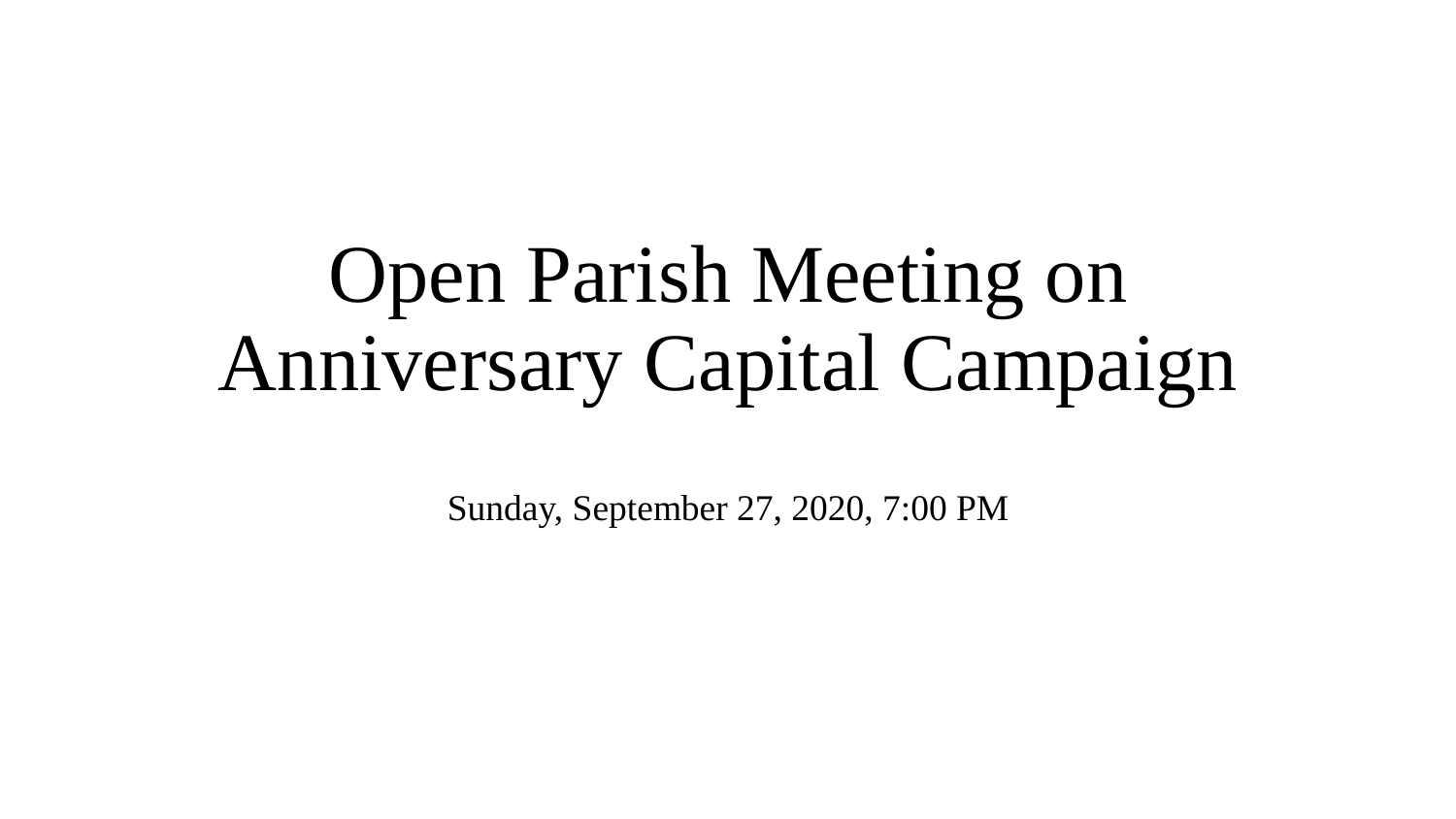## Meeting Agenda

- Welcome & Opening Prayer
- Brief Update on Parish Life: [Fr. Mullin]
- Context for the Proposed Twenty-Fifth Anniversary Capital Campaign: [Fr. Mullin]
	- a) Significant financial challenges in the 2018-2019 Parish Financial Report
	- b) Positive impact of PPP funding for  $2019-2020+2020-2021$
	- c) Bank balance projections: 2019-2023
- Presentation of Feasibility Study Report: [Kathy Caliendo & Lynn Cummings, LCDC]
	- a) Summary and recommendations
	- b) Questions and comments
	- c) Where do we go from here? Leadership Team meeting: Tuesday, October 13, 7:00 PM
- Concluding Remarks and Closing Prayer: Parish Stewardship Prayer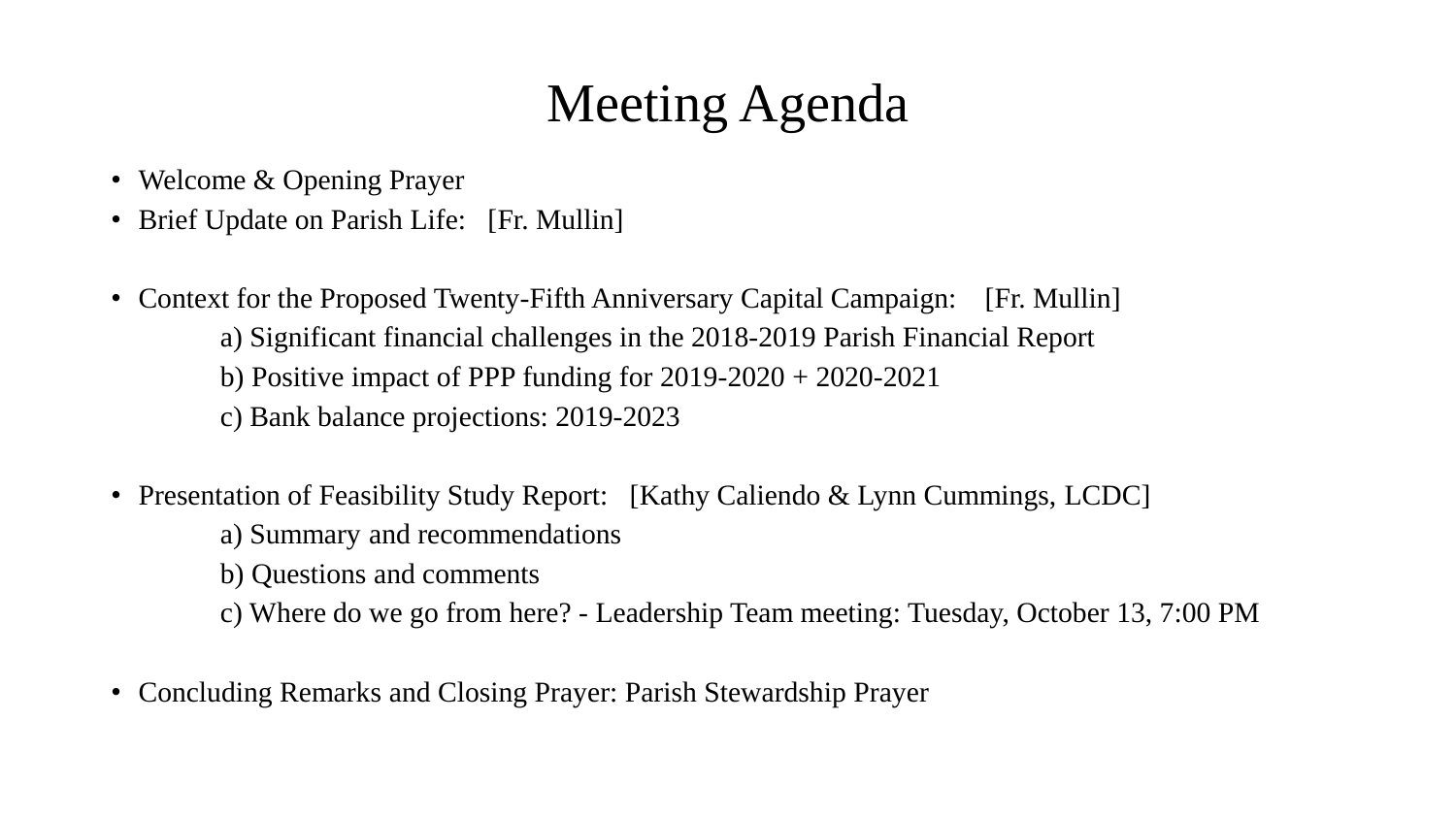### **Significant financial challenges identified in the** *2018-2019 Parish Financial Report* **(January 13, 2020)**

- decreasing collection income as Mass attendance and giving levels decline [*25 week decline March-August = \$51,400; -6.2%*]
- steadily rising operating costs for both the parish and the parish school [*typically 2% to 5% annually*]
- continuing to meet the debt service on the two parish mortgages
- increasing costs for technology development, capital projects and long-term maintenance repairs
- maintaining the parish's ongoing commitment to the parish school, as enrollment varies and operational deficits rise despite annual tuition increases and added school fund raising.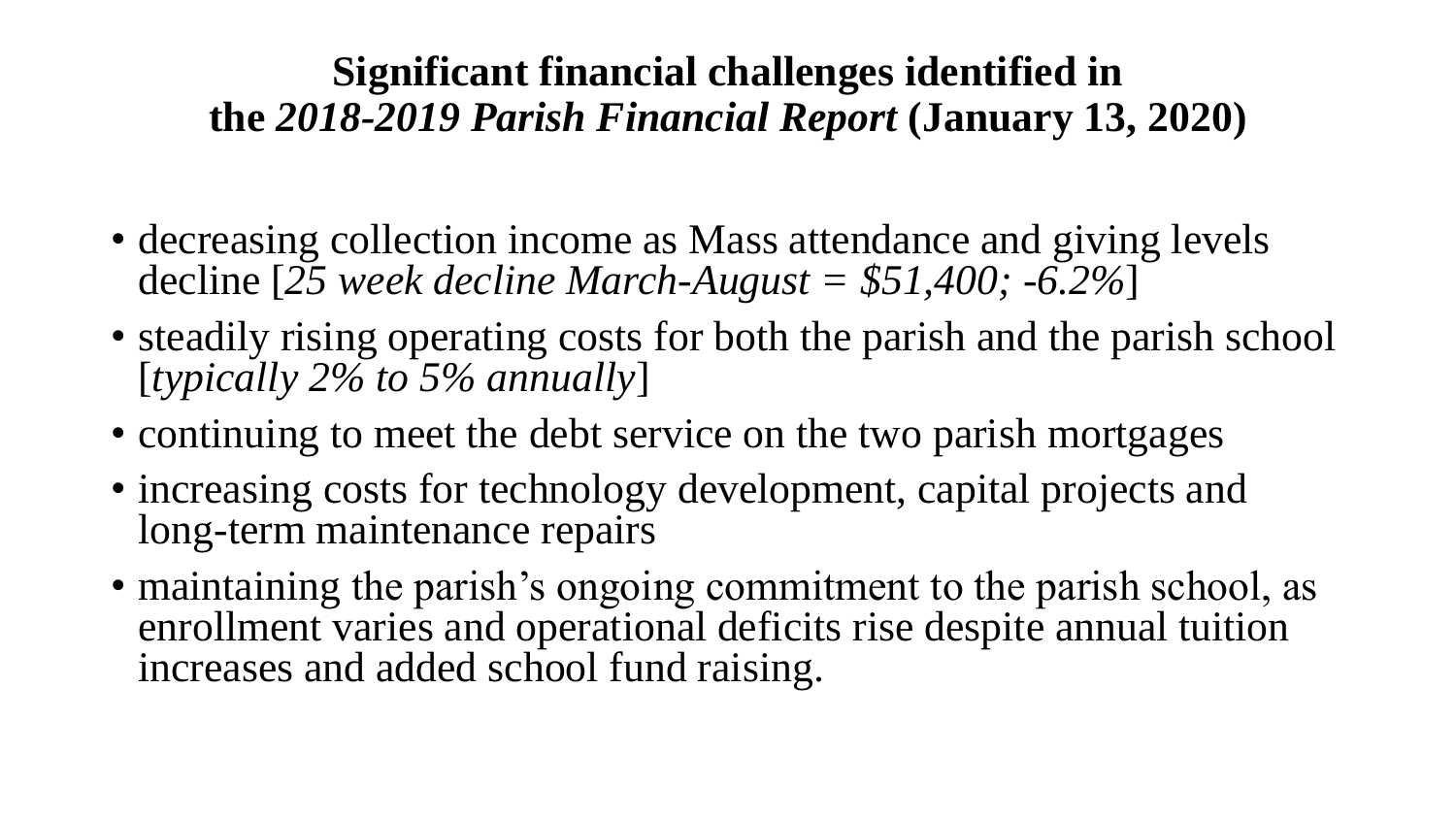### **Summary on Parish Mortgages**

|                                      | <b>Education Center</b> | Church                                     | Combined       |  |
|--------------------------------------|-------------------------|--------------------------------------------|----------------|--|
| • Date of latest refinancing         | 12/1/2017               | 8/15/2017                                  |                |  |
| • Date of next refinancing           | 12/1/2024               | 8/15/2024                                  |                |  |
| • Mortgage amount                    | \$3,312,000             | \$1,300,000                                | \$4,612,000    |  |
| • Rate (7 yr fixed, 20 yr amortized) | 3% (tax exempt)         | 4.24% (commercial)                         |                |  |
| • Monthly I & P payments             | \$18,368.27             | \$8,091.04<br>$[+ $5,765.00 \text{ adv.}]$ | \$32,224.31    |  |
| • Annual total                       | [S220.419.24]           | [\$166,272.48]                             | [\$386,691.72] |  |
| • Balance as of $6/20/20$            | \$2,998.047             | \$742,200                                  | \$3,740,247    |  |
| • Balance at refinancing             | \$2,389,177             | \$147,203                                  | \$2,536,380    |  |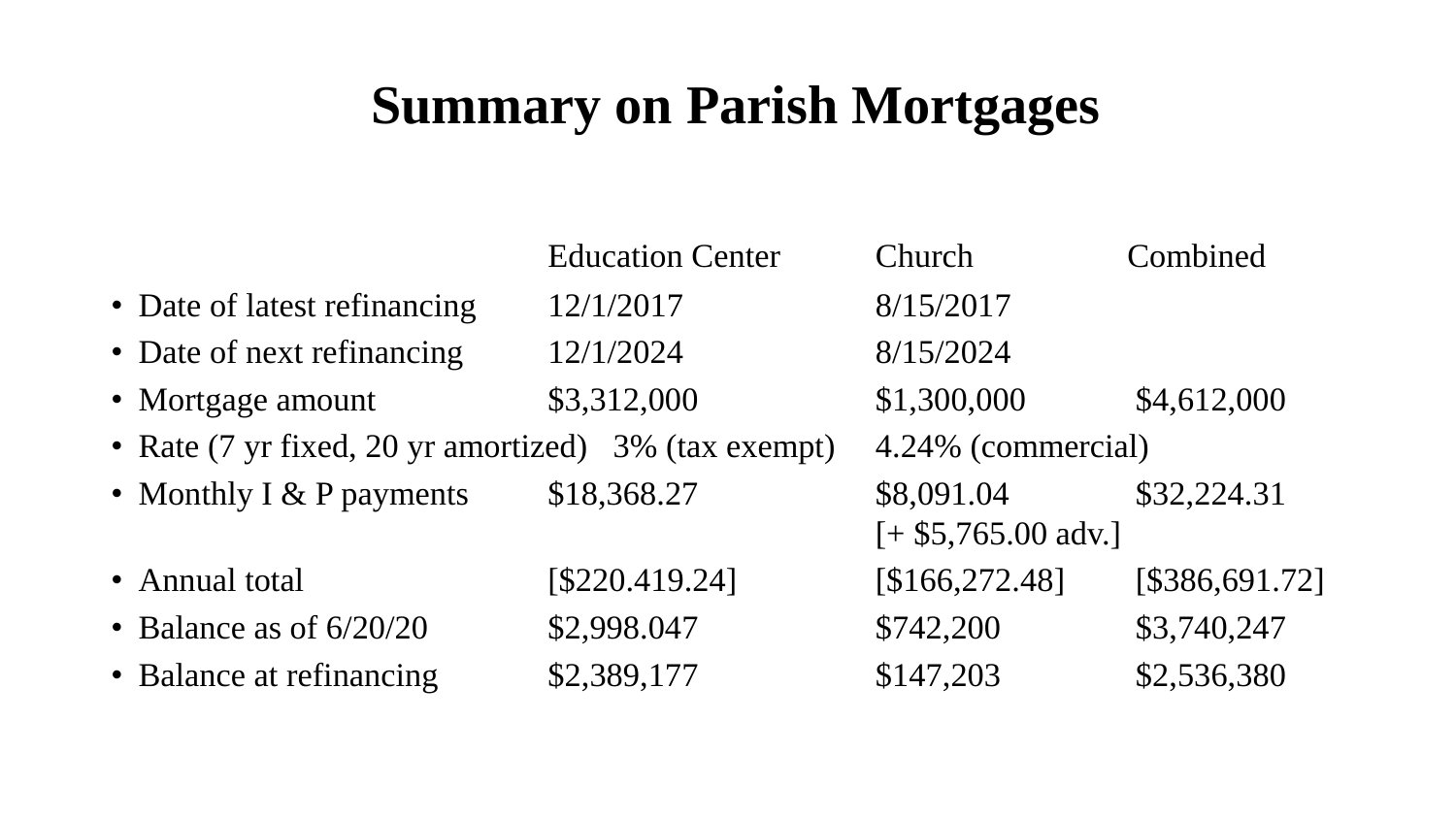Overview of Major Capital Projects & Long Term Maintenance Needs (2020-2021 thru 2022-2023)

Through 6/2023, *anticipated projects* include the replacement of #1 chiller compressor (\$70,000), church carpeting (\$25,000), re-staining of interior church wood (\$30,000), loop road seal coating (\$14,000), pavement striping (\$7,500), asphalt re-paving (\$65,000), pavement under-drains (\$25,600), education center kitchen ceiling & water piping (\$16,000), HVAC controller work & insulation (\$15,000), campus-wide electrical work & LED bulbs & transformers (\$50,000), boiler valve replacement  $(\$18,000) +$  technology maintenance, upgrade & expansion (\$100,000) = **a total of \$436,100 during the next three years**.

[*Note*: all the slate and metal roofing on the parish buildings, damaged by multiple hail storms over the past several year, is being repaired and/or replaced this year at a cost of close to \$460,000, funded by insurance funds.]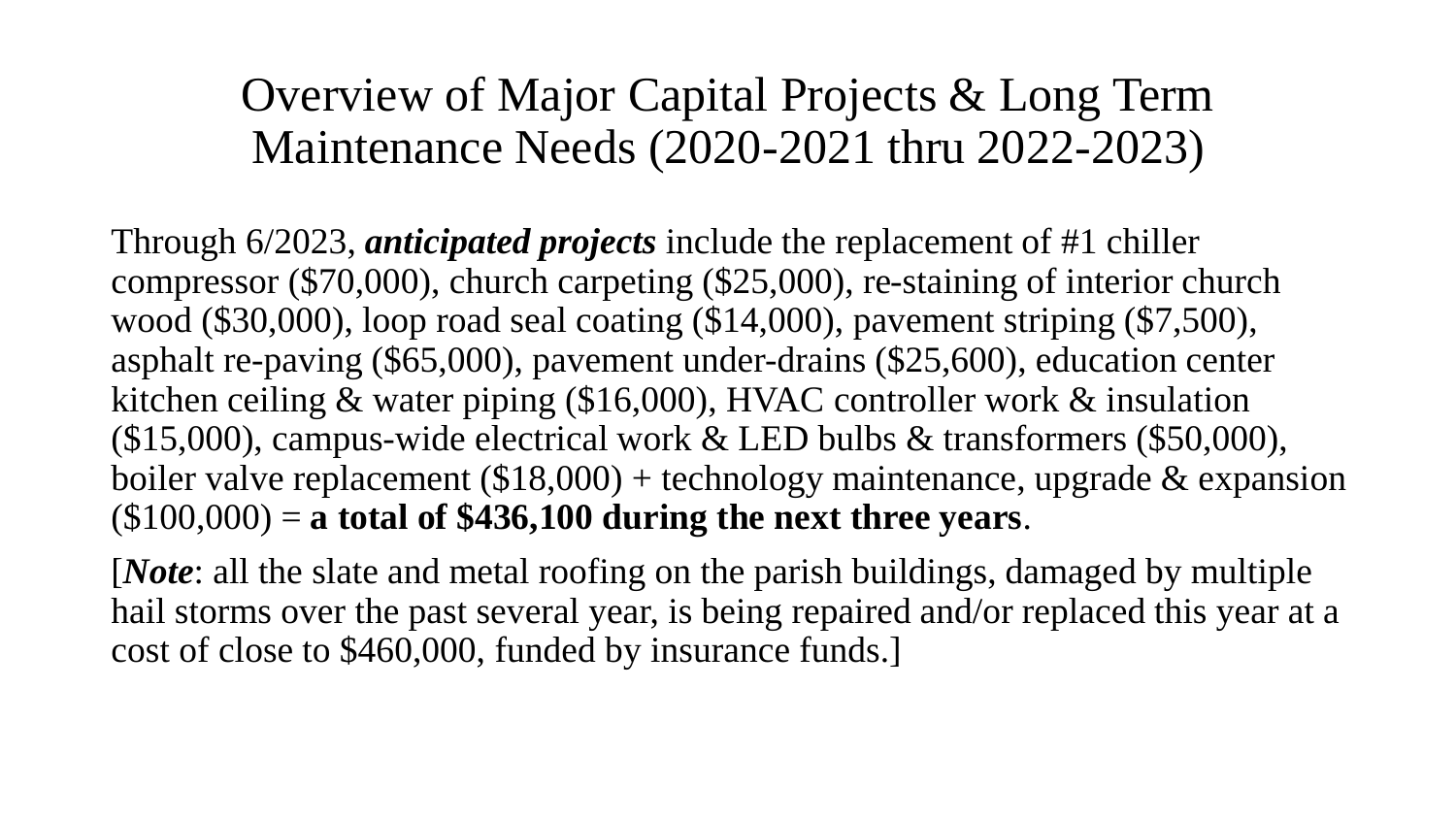| <b>Bank Balance Projection</b>                   |                         |                                |                   |  |  |  |
|--------------------------------------------------|-------------------------|--------------------------------|-------------------|--|--|--|
|                                                  | <b>Combined Balance</b> | School                         | Church            |  |  |  |
| 2019-2020                                        |                         |                                |                   |  |  |  |
| Bank Balance 7/1/2019                            | \$312,026.78            | Ś.<br>280,357.47               | \$531,669.31      |  |  |  |
| <b>Operational Surplus (Short Fall)</b>          | \$321,021.71            | \$ (120, 466.88)               | 441,488.59<br>\$. |  |  |  |
| Net change in Asset & Liabilities from Cash Flow | \$ (13,643.87)          | $\sin(23,374.54)$              | \$<br>9,730.67    |  |  |  |
| Balance 6/30/2020 Operation Balance              | \$1,119,404.62          | \$136,516.05                   | 982,888.57<br>\$  |  |  |  |
| Designated Funds Income                          | \$143,982.89            | \$<br>53,627.50                | 90,355.39<br>\$.  |  |  |  |
| Subtotal                                         | \$1,263,387.51          | \$190,143.55                   | \$1,073,243.96    |  |  |  |
| Mortgage Principal                               | \$ (262, 947.86)        | \$<br>$\overline{\phantom{a}}$ | \$ (262,947.86)   |  |  |  |
| Capital Improvements*                            | \$ (176,866.50)         | \$.<br>(27,665.00)             | \$ (149, 201.50)  |  |  |  |
| Subtotal: Principal, Tech & Improvements         | \$23,573.15             | \$162,478.55                   | 661,094.60<br>\$. |  |  |  |
| <b>PPP Loan</b>                                  | \$441,136.00            | \$296,931.00                   | 144,205.00<br>S.  |  |  |  |
| <b>Bank Balance 6/30/2020</b>                    | \$1,264,709.15          | 459,409.55<br>\$               | 805,299.60<br>\$. |  |  |  |

\*including Asphalt paving \$15,100; Underdrains\$14,600; HVAC \$4,400; Electrical Work \$7,000; Multimedia System \$40,700; Sound System \$14,200; CC Feasibility Study \$14,900; Tuition Assistance \$25,600; Charity Fund \$16,000.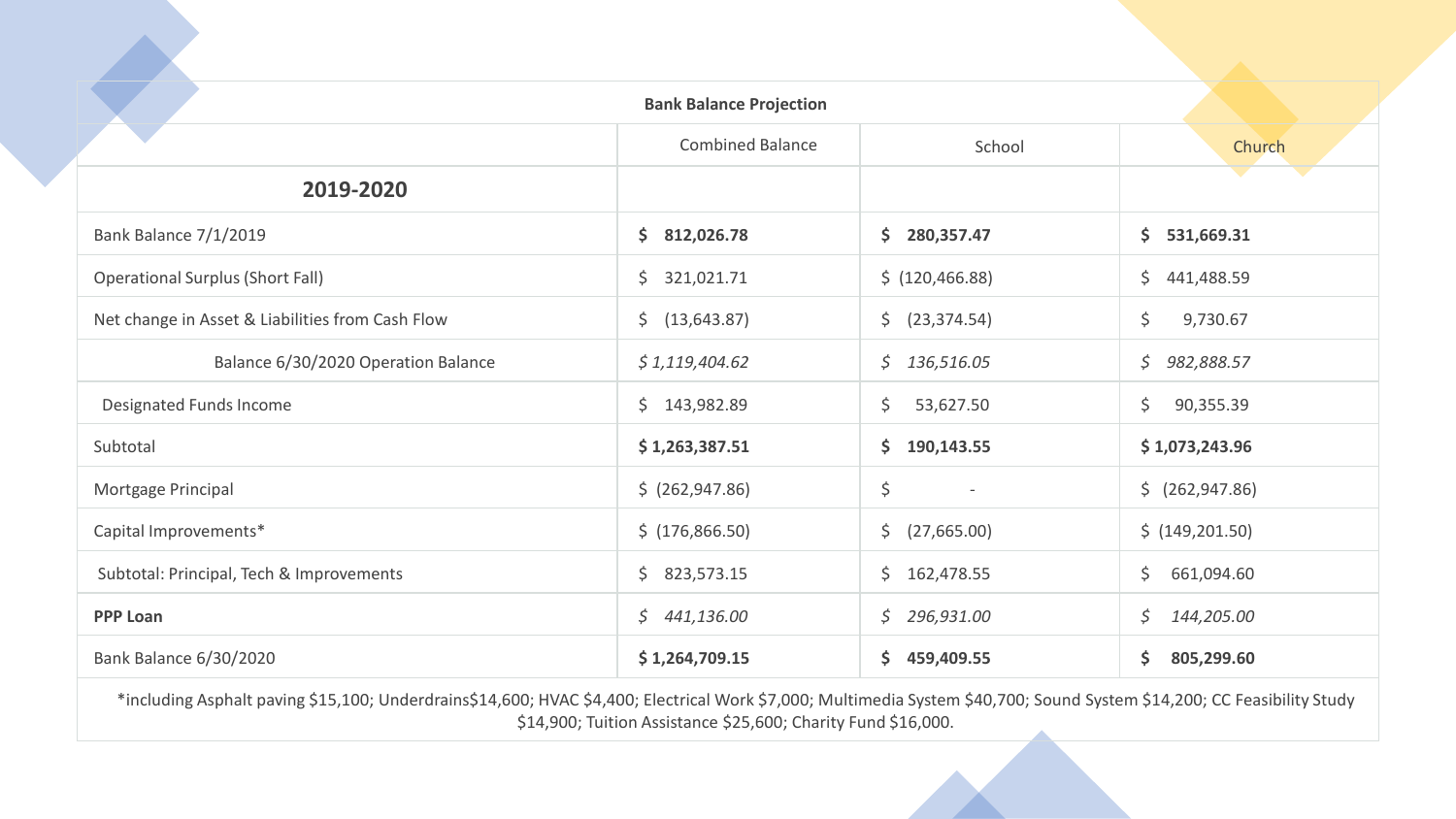|                                                | <b>Bank Balance Projection</b> |                     |                      |
|------------------------------------------------|--------------------------------|---------------------|----------------------|
|                                                | <b>Combined Balance</b>        | <b>School</b>       | <b>Church</b>        |
|                                                | <b>Projected 2020-2021</b>     |                     |                      |
| <b>Beg. Bank Balance (6/30/2020)</b>           | \$1,264,709.15                 | \$459,409.55        | \$805,299.60         |
| Projected Operational Surplus (Short Fall)     | 52,510.00                      | \$<br>(123, 145.00) | 175,655.00           |
| Net Acct Rec. & Acct Payable                   | \$<br>(277, 458.22)            | (171, 164.88)<br>\$ | (106, 293.34)        |
| <b>Principal Payment Mortgage</b>              | \$<br>(272, 820.00)            | \$                  | \$.<br>(272, 820.00) |
| <b>Anticipated Education Fund Disbursement</b> | \$<br>(20,000.00)              | \$<br>(20,000.00)   | \$                   |
| Capital Improvements - proposed                | (171, 325.00)                  | \$<br>(24, 125.00)  | (147, 200.00)<br>\$. |
| Total Operating & Designated (6/30/2021)       | \$.<br>575,615.93              | 120,974.67<br>\$.   | \$<br>454,641.26     |
| Notes:                                         |                                |                     |                      |

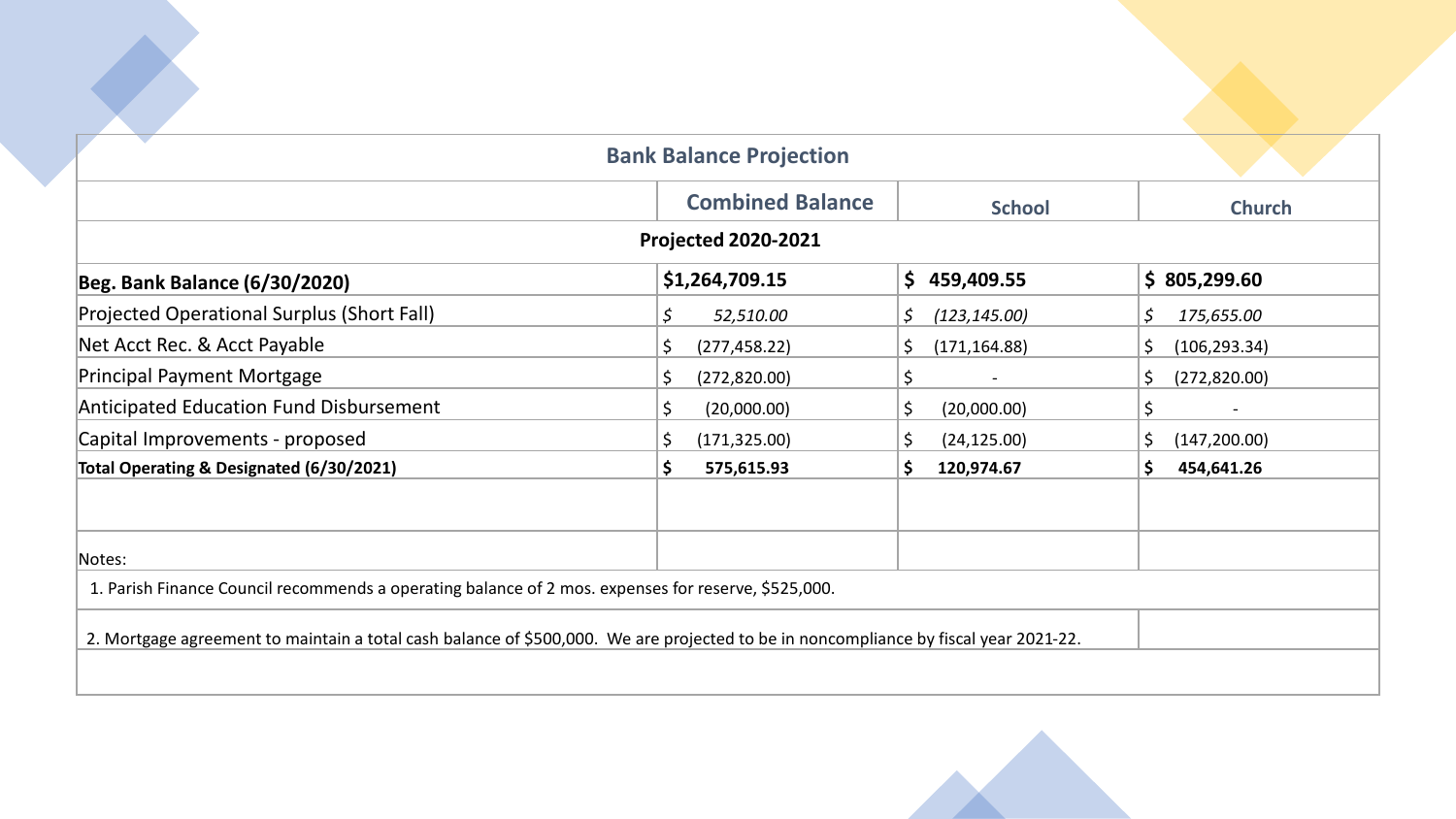#### **Bank Balance Projection**

|                                                     |                | <b>Combined Balance</b> |                | <b>School</b>  |  | <b>Church</b> |  |
|-----------------------------------------------------|----------------|-------------------------|----------------|----------------|--|---------------|--|
| <b>Projected 2021-2022</b>                          |                |                         |                |                |  |               |  |
| Operating Cash as of 7/1/2021                       |                | 575,615.93              |                | 120,974.67     |  | 454,641.26    |  |
| Projected Operational Surplus (Short Fall)          | \$             | 92,841.00               | $\mathfrak{L}$ | (54, 879.00)   |  | 147,720.00    |  |
| <b>Principal Payment Mortgage</b>                   | \$             | (278, 870.00)           |                | $\blacksquare$ |  | (278, 870.00) |  |
| Capital Improvements - proposed                     | $\mathfrak{L}$ | (228, 725.00)           | \$             | (51, 425.00)   |  | (177, 300.00) |  |
| <b>Total Operating &amp; Designated (6/30/2022)</b> |                | 160,861.93              |                | 14,670.67      |  | 146,191.26    |  |

Notes:

1. Parish Finance Council recommends a operating balance of 2 mos. expenses for reserve, \$525,000.

2. Mortgage agreement to maintain a total cash balance of \$500,000. We are projected to be in noncompliance by fiscal year 2021-22.